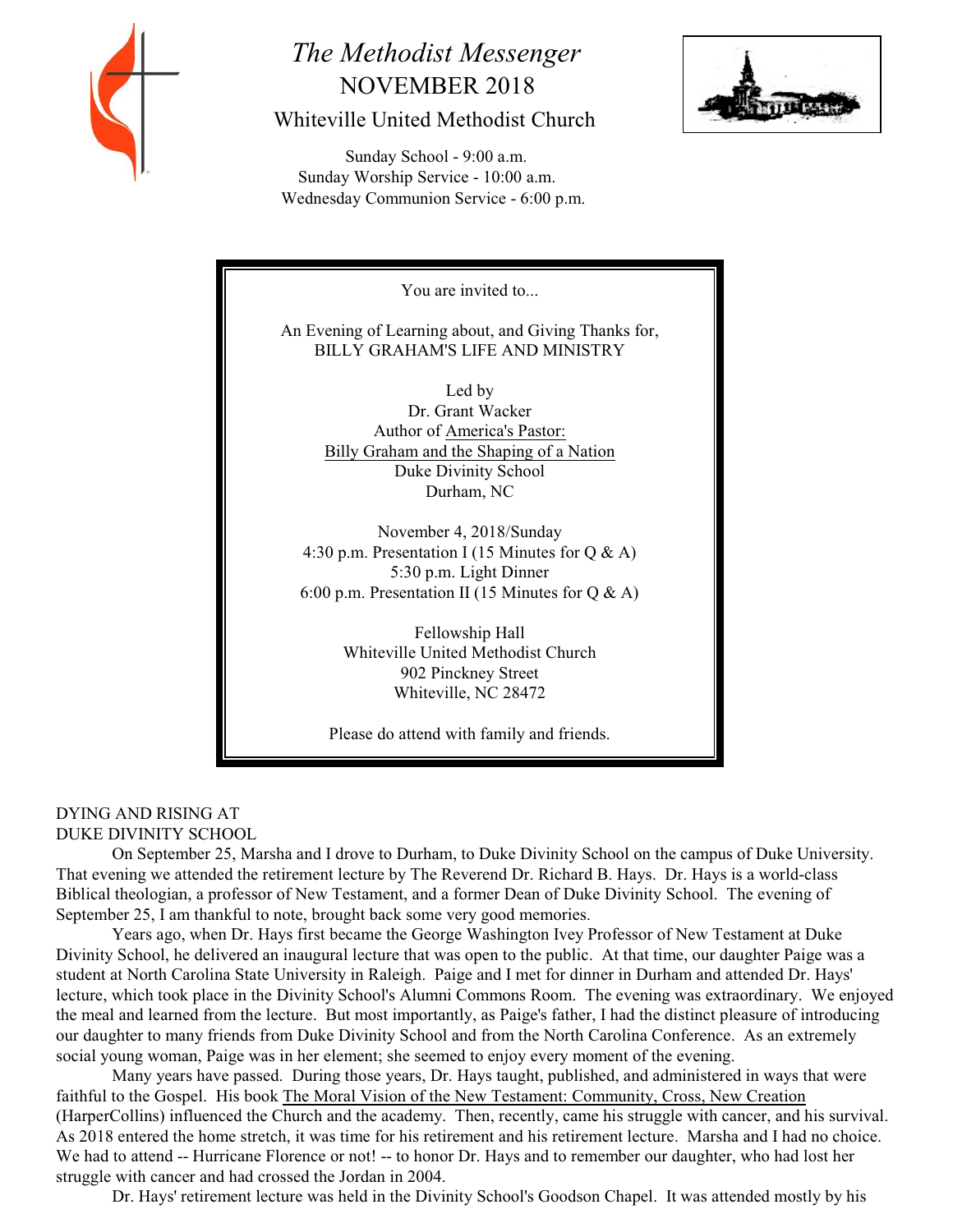fellow professors and students. (A video of the hour-long event is located at www.youtube.com/watch?v=9W=31BxEGMs&feat ure=youtu.be; it is well worth the hour.) The title of his lecture was "A Dark Fruition: Waiting in Hope." (Here, "fruition" might best mean the state of producing fruit.)

Early in the lecture, Dr. Hays recalled, while serving as the Dean of Duke Divinity School in 2015, he had received a diagnosis of pancreatic cancer. Then came a medical leave of absence, when he endured surgery, chemotherapy, and radiation. Said he, "I left [the Divinity School] in tears with my hair falling out. I took up the tasks of reviewing my will and writing directions for my funeral service. As I stand here tonight, I'm unexpectedly able to look back on that... year of now-done darkness. I couldn't have anticipated still being here tonight three years later, apparently healed, chastened, and hopeful at age 70 to continue the conversation that I've shared with this community for more than a quarter of a century, and I certainly could not have anticipated the altered perception and other changes in me that were wrought by staring death in the face." Obviously, he spoke while in a state of gratitude.

Dr. Hays's near-death probably helped lead him to these words from our Lord that he read and proclaimed: "Very truly, I tell you, unless a grain of wheat falls into the earth and dies, it remains just a single grain, but if it dies, it bears much fruit. Those who love their life lose it, and those who hate their life in this world will keep it for eternal life. Whoever serves me must follow me, and where I am, there will my servant be also. Whoever serves me, the Father will honor." (John 12:24-26, NRSV) These three verses are often read, by United Methodist pastors, at Services of Committal at graveside. But as Dr. Hays made quite clear, in these verses, Jesus spoke first about Himself dying and bearing fruit, and only then about His followers reflecting the truth of dying and fruit bearing.

Early in his lecture, Dr. Hays recounted: "The Cost of Discipleship [by Dietrich Bonhoeffer] is a book that influenced me powerfully when [my wife] Judy and I first read it together nearly fifty years ago. Bonhoeffer wrote, 'When Jesus calls a man, He bids him come and die.' Judy wrote a song based on that text." Strumming his guitar, Dr. Hays proceeded to sing the song. He also corrected the original English translator of Bonhoeffer's book: "What Bonhoeffer actually wrote, in German...is 'the call of Christ leads into death.'"

In one of the most thoughtful parts of the lecture, Dr. Hays offered words of caution to those in theological education, himself included: sin can result in the "good gifts of scriptural and theological learning" becoming "instruments of self-aggrandizement." Such self-aggrandizement is

found in winning arguments and rising through professional ranks. In a comment that applies equally to progressive and orthodox, liberal and evangelical, Christians, Dr. Hays specified: "Those of us in places of privilege, such as Duke Divinity School, must constantly be aware of that danger [sin] and seek to be conformed to the life of the 'one good grain,' the one who fell into the earth and died in order to bear good fruit. For those of us who are scholars and teachers and pastors, the practice of falling into the dirt, into the earthly humus, corresponds of course to the cultivation of humility. Only if we fall into the dark earth can our labors of learning and teaching undergo a dark fruition and bear fruit in their turn." Clearly, that is Gospel truth for our time and place.

Dr. Richard Hays concluded his lecture: "The whole purpose...of Jesus' teaching, healing, death and resurrection...is summed up here: Love one another. Sacrificially. And persistently. As Jesus has loved us.

"So, in the end, that is what I want to say to all of you here in Duke Divinity School. I have loved you.... Well, most of you.... Most of the time.... [laughter] I am not Jesus. And as I keep saying, I do not reckon myself to have gotten hold of it yet. But I have loved you. And I am grateful for the love you have shown me and one another. In our life together as community, even in the midst of our groaning, we have tasted the first fruits of the Spirit. That is why, even in a time of dark fruition, we wait in hope. May the God of hope fill you with all joy and peace and harmony with one another, so that you may overflow in hope by the power of the Holy Spirit. Amen." In Christ,

Pastor Paul

Please be a part of the...

COMMUNITY THANKSGIVING SERVICE OF WORSHIP \*\*\* Sacred Heart Catholic Church 302 N. Lee Street Whiteville, NC \*\*\* November 18, 2018/Sunday 6:00 p.m. \*\*\* Light refreshments will follow the worship service. \*\*\* Invite family and friends, and please attend!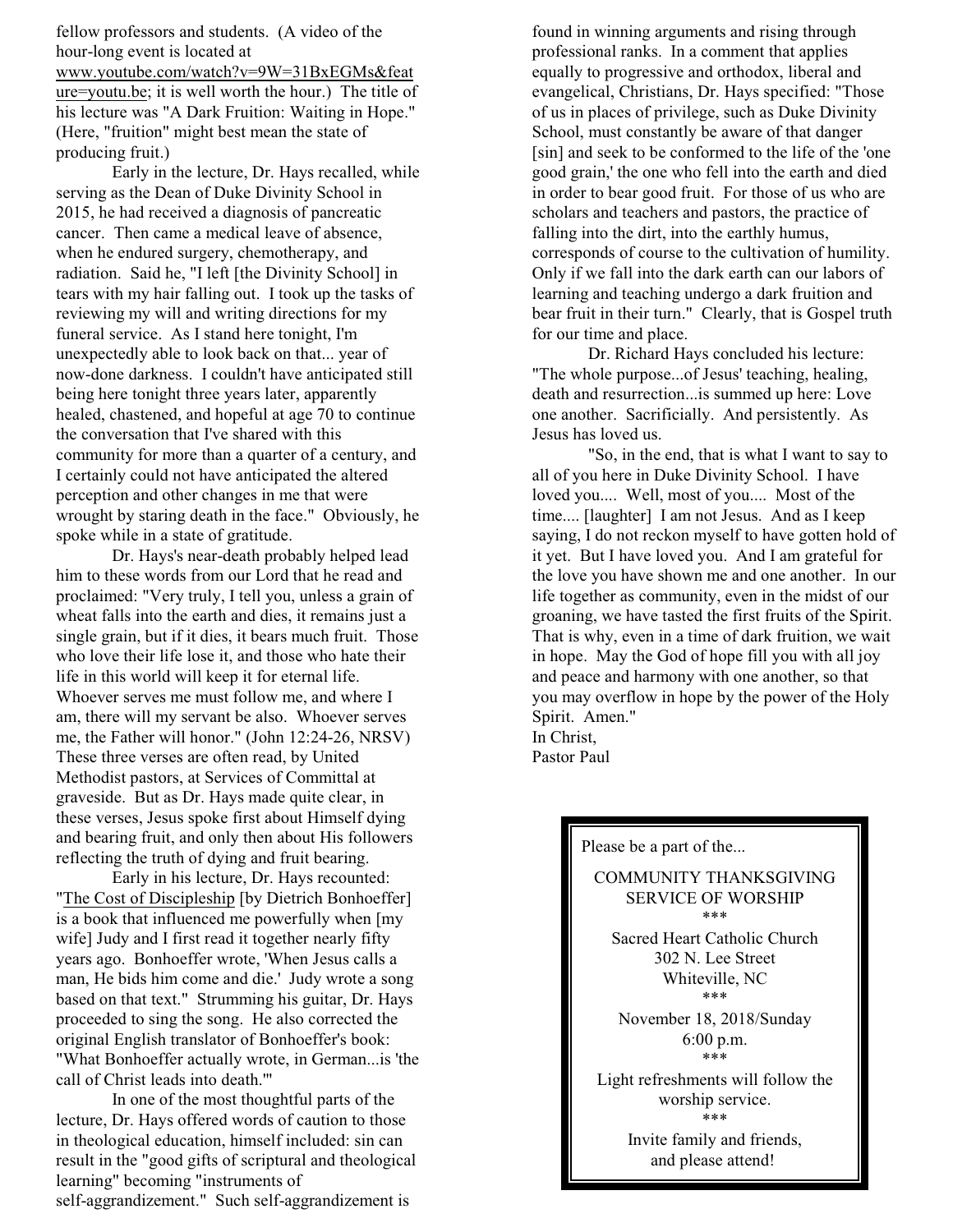#### NURTURE COMMITTEE

The Homecoming meal was a great success! The food was bountiful and delicious, and no one went away hungry! Thanks to all who brought food, helped in the kitchen, and helped with decorations and door prizes. We are blessed in so many ways, and we give thanks to God for our families and our church family. It was so good to see old friends and extended families in attendance. It was good to have Rev. Bill Boykin back also! – Debbie Conway, Chair

#### UNITED METHODIST WOMEN

Calling all women of the church! If you enjoy crafts, then this is the UMW meeting for you! Come join us on November 5, Monday, at 6:30 p.m. in the Parlor. Our program for the evening will be making Christmas Remembrances. Our talented Debbie Conway will be providing instructions. Hostess for the evening is Ann Pait. Hope to see you there! If you have questions, please call Debbie Sellars, (840-5941).

## THIS MONTH DURING WORSHIP SERVICE

November 4

Acolytes: Maggie and Grace High Greeters: Alan and Elizabeth High Soundboard: Darryl Diefes

November 11 Acolytes: Andrew and Emily Sauls Greeters: Ben and Sharon Sauls Soundboard: Suzanne Hall

November 18 Acolyte: Emily McLam Greeter: Katie McLam Soundboard: Lynne Inman

November 25 Acolytes: Sophie and Anna Bivens Greeter: Amber Archie Soundboard: Terry and Kathy Simmons

### KARIOS WEEKEND

*Broken, lost, searching, distrustful,* and *hungry*. Just a few of the many words the residents of Pender used to describe themselves on Thursday evening going into the Kairos weekend. By Sunday, that had all changed. We had the joy of sharing God with 41 men (one got sick on Saturday and did not return). But the changes in these guys was noticeable. At the closing on Sunday, the tears flowed and many pledges were made. Hopefully, the glue will hold it together.

> Till next March, Marty Sellers Kairos 35

#### FINANCE COMMITTEE

The Finance Committee will meet on November 12 in the Parlor. All members on the Finance Committee are encouraged to attend. The topic will be discussion on the current Church Budget. Remember this: *"Whoever sows sparingly will also reap sparingly and whoeversows generously will also reap generously. Each of you should give what you have decided in your heart to give, not reluctantly or under compulsion, for God loves a cheerful giver."*

> II Corinthians 9:6-7 – Anne Pait, Chair